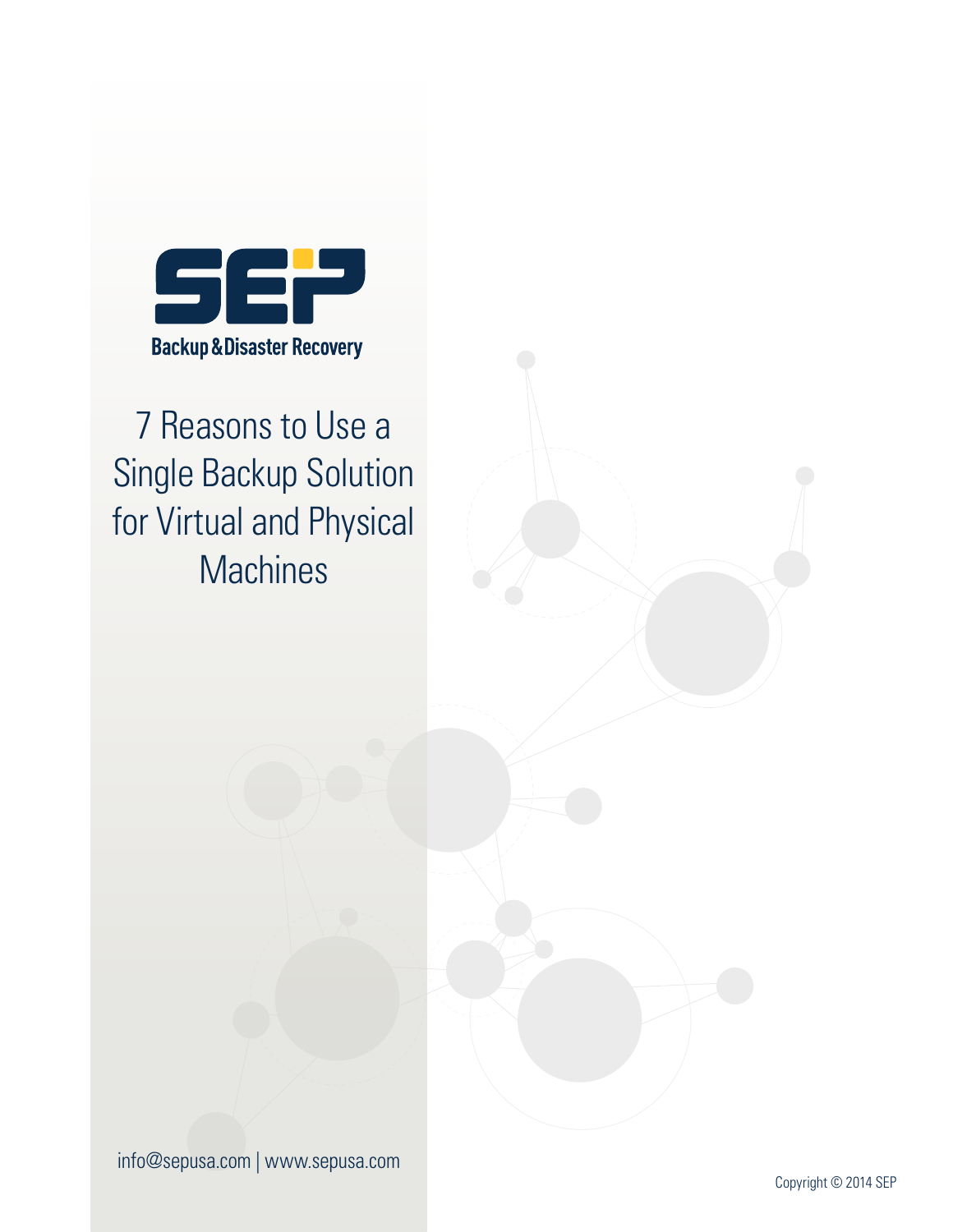

# Table of Contents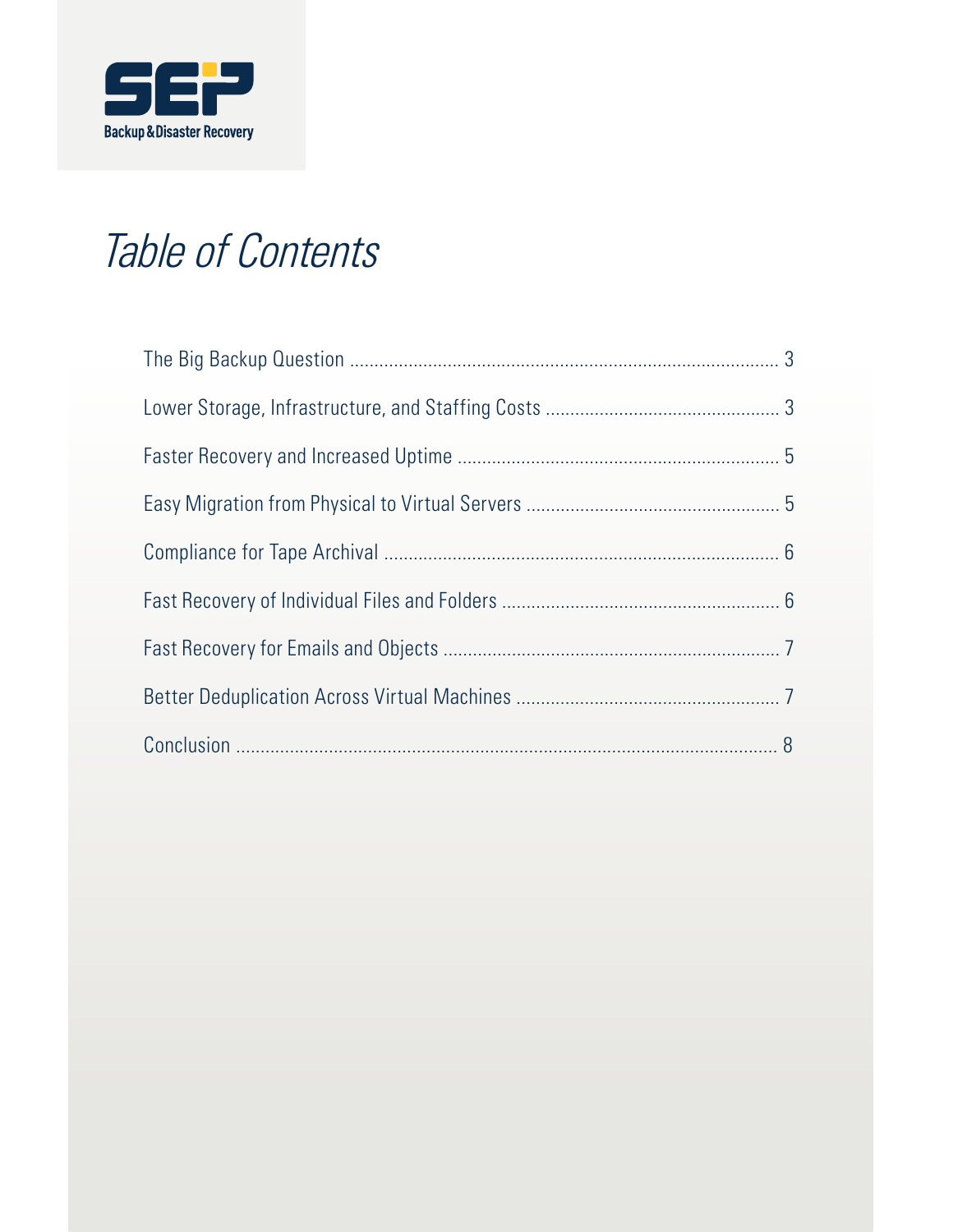

## The Big Backup Question

Q: Is a single backup and recovery solution ideal for all physical and virtual servers, or should companies buy a separate product for virtual machines?

A: 73% of companies using separate products for backup and recovery would consider switching to a single platform.

Most IT organizations operate on a combination of both physical and virtual machines (VM's). Utilizing hypervisors on VM's reduces costs, but not all company applications run on virtual machines and some environments are better suited for physical systems. With this knowledge at hand, IT professionals want to provide critical backup and disaster recovery solutions that are flexible and fit both scenarios. The ability to move data between physical servers, virtual machines, and the cloud is key to having a successful backup strategy.

While separate, tailored solutions may solve an immediate need, using a single backup solution for virtual and physical machines is the most practical and cost-effective approach.

Developers of backup and disaster recovery products for both physical and virtual environments have been even more innovative in the virtual world than "point product" vendors. With the complete IT infrastructure in mind, they fulfill the true backup needs of the entire enterprise. In fact, industry leaders have introduced many innovations in backup and recovery for virtual environments and today offer key features that are not available in virtual-only products.

When introducing multiple backup solutions, IT administrators must deal with these issues:

- Higher storage and infrastructure costs due to the fact that separate backup solutions often require separate hardware and storage devices.
- Higher deployment and overhead expenses multiple solutions allow fewer opportunities to optimize storage and deduplication.
- Lost productivity it takes longer to recover servers in the event of a system outage.
- Difficulty or inability to meet compliance requirements – virtual-only products lack in support for long-term archival to tape, disk, or cloud storage.

# 1. Lower Storage, Infrastructure, and Staffing Costs

Adopting a virtualization practice reduces unused capacity on multiple single-purpose systems. A comprehensive backup and recovery solution can back up virtual machines to physical servers and physical servers to virtual machines. This flexibility means that backup servers can be handled as a single pool of resources with less redundancy and unused capacity.

In a multiple backup environment, organizations need at least one set of systems on standby to recover virtual machines, and a second group to provide recovery from physical systems.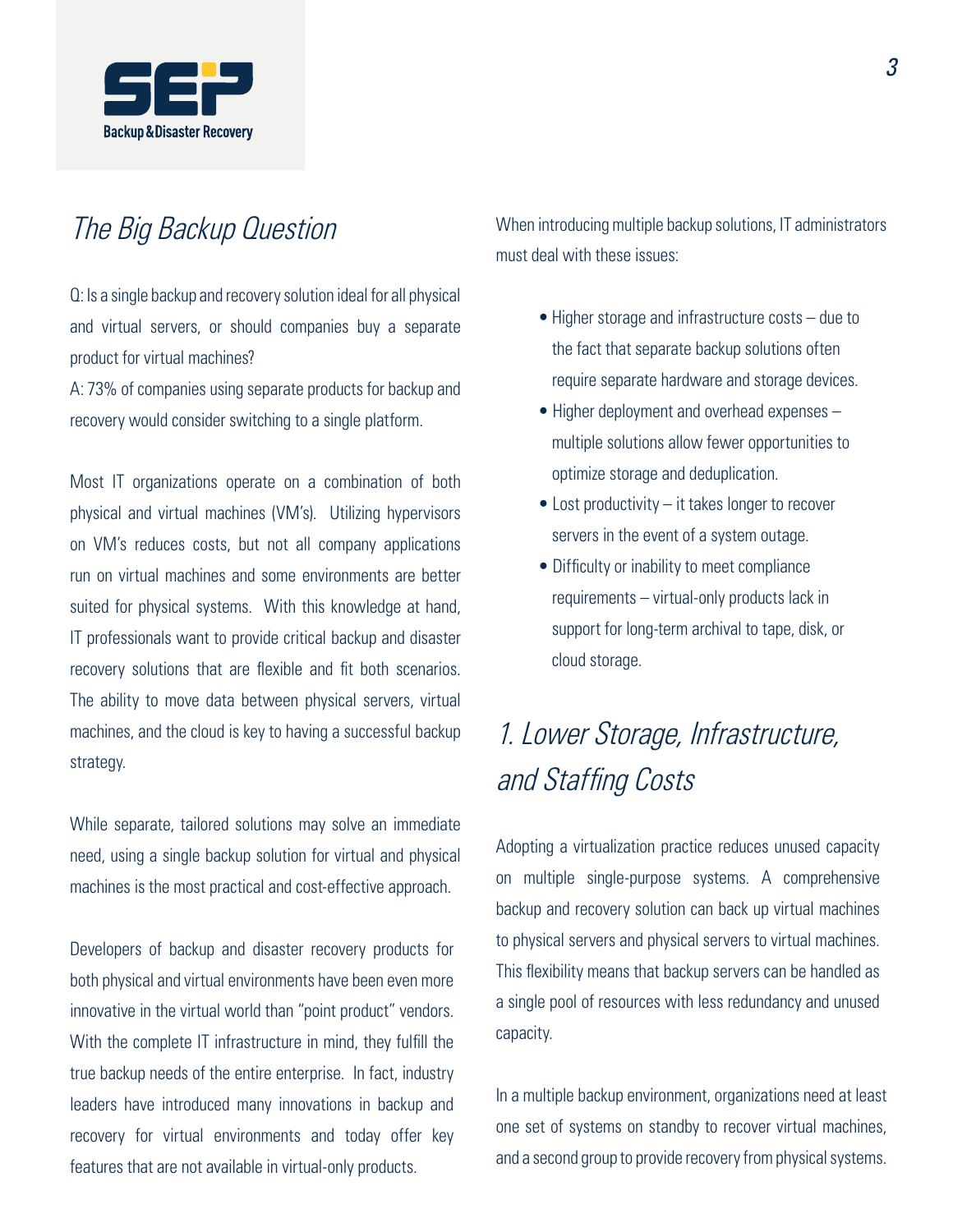

A complete physical and virtual backup solution eliminates this duplication of systems. The comprehensive solution can recover applications backed up from virtual machines to physical servers, as well as applications from physical servers to virtual machines. Using current company hardware and software, businesses only need one backup server to maximize productivity and minimize costs.

SEP Software Corp.'s flagship backup and disaster recovery solution, SEP sesam, allows administrators to recover applications backed up from VMware® vSphere® systems to Microsoft® Hyper-V® machines and/or Citrix XenServer and restore them to any hypervisor. This flexibility eliminates the need to have separate backup and recovery silos for these three products.

### Better deduplication – requiring less storage and bandwidth

SEP sesam can also reduce storage needs with fast and efficient deduplication functionality. Deduplication ensures there is no more than one copy of a file or a software program on the backup server. If deduplication is split into virtual and physical silos, databases will be stored on two backup servers.

Storage inefficiencies will be even greater if backups are replicated to offsite systems or archives. Additionally, maintaining duplicate files from both a physical and virtual system requires bandwidth, which impedes network performance. A single comprehensive backup solution deduplicates blocks of data and code across all virtual and

physical servers, thus reducing storage costs and network bandwidth.

Many virtual-only products are limited to deduplication on individual virtual machines, rendering them even less efficient.

#### Lower workload and staffing costs

Managing an environment with multiple backup and recovery solutions increases staffing costs and can create conflict with staff competing for valuable resources in both time and money. With several overlapping solutions, staff members must purchase, install, configure, and maintain at least two different products and ensure staff is familiar with both systems.

Staffing costs can far exceed the initial savings and can increase significantly over time. Having multiple solutions can introduce unforeseen problems like troubleshooting issues, internal conflict and forecasting complexity for future needs. It is far more efficient to have one interface and one set of reporting tools than to try to manage multiple systems.

Recent surveys show that a majority of companies implementing a single backup solution for both virtual, physical and cloud environments created a more efficient work environment and, additionally, saved time when new staff was hired. Furthermore, staff training on other products became infinitely easier because all system administrators were familiar with one single, comprehensive solution.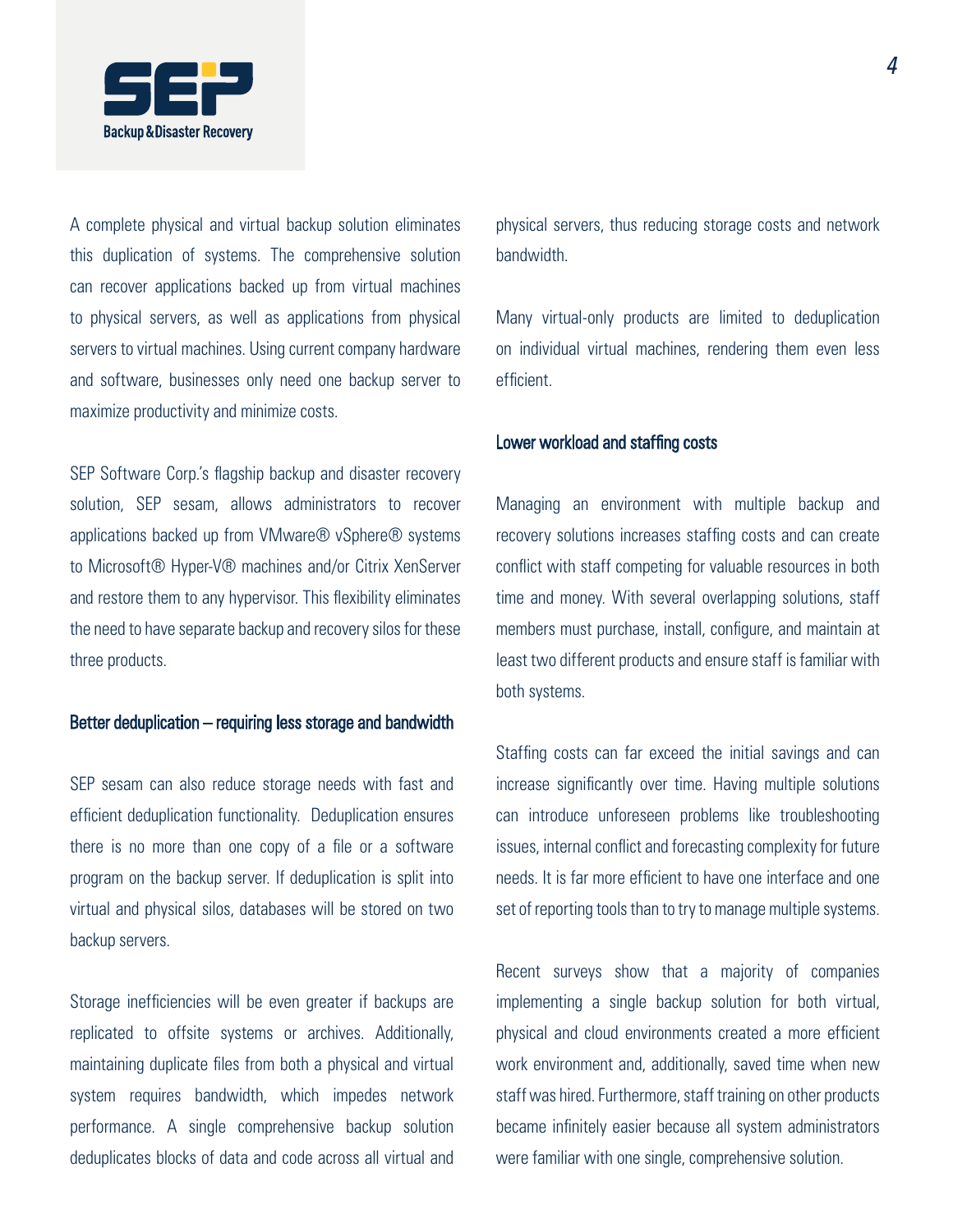

### 2. Fast Recovery and Restore

A backup solution is only successful if you can quickly find and restore user data. Fast and reliable recovery is even more important than cheap and easy backup. SEP sesam ensures that user data is always available, whether on physical or virtual machines. It increases application availability, which leads to higher employee productivity and user satisfaction.

### Eliminate downtime when finding or configuring desired machines

With the SEP sesam backup solution, users can restore any backed up data from a virtual machine to a physical server and vice versa. Users can also restore files backed up from one virtual environment to another (ex. VMware to HyperV or Citrix XenServer). This flexibility allows system administrators to immediately recover data to whatever virtual or physical machines are at hand. This eliminates the need to wait until a system with the right software configuration is available.

### Fast data transfer from offsite backups

SEP's Si3 deduplication allows for less data to travel over the WAN when applications and data need to be recovered from an offsite location. With some applications today involving hundreds of gigabytes or even terabytes of data, this functionality significantly accelerates recovery time.

### Faster recovery of individual files and emails

SEP sesam allows fast, simple recovery of individual files, emails and application objects providing a huge boost to productivity. When employees accidentally delete files or lose a storage device only a fully featured physical/virtual solution can provide faster and easier recovery of emails and other objects when compared with virtual-only products.

# 3. Easy Migration from Physical to Virtual Servers

SEP sesam can be used to migrate applications from physical to virtual servers. In other words, SEP sesam can back up applications and data from physical servers and restore them to any virtual machine, which eliminates the additional steps required to move the applications and data using a virtual solution.

SEP sesam's comprehensive solution:

- Automatically converts physical servers to virtual machine clones (P2V)
- Performs automated backups of physical servers to virtual machine clones (Backup to Virtual - B2V)
- Performs on-demand conversions of physical server backups to virtual machines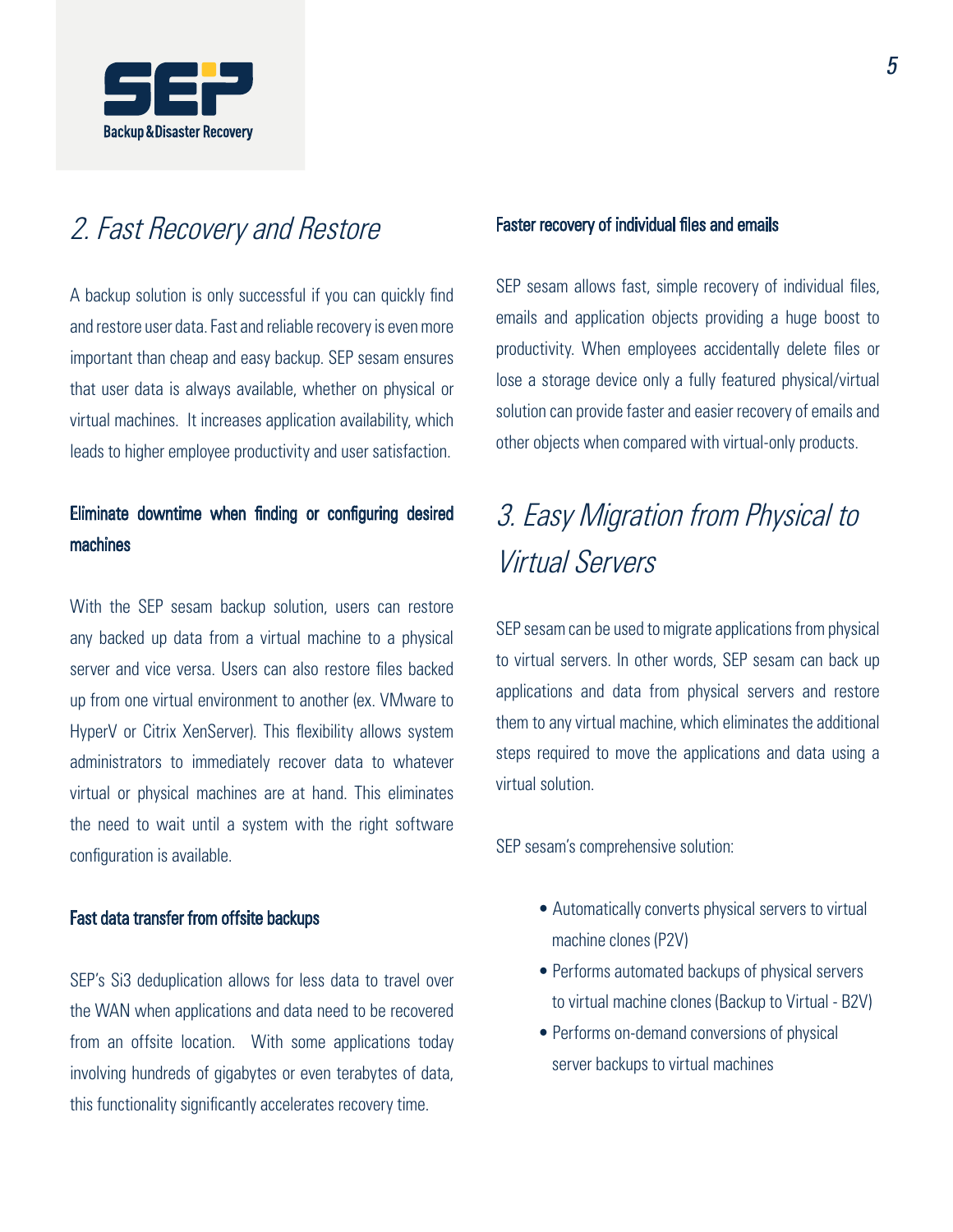

All of this functionality helps IT professionals solve the problem of the necessity of moving physical servers to virtual and also gives administrators unique tools for leveraging virtualization technology for disaster recovery.

## 4. Compliance for Tape Archival

The implementation of sophisticated and reliable tape library management systems make tape the most accepted solution for long term data store backup.

SEP sesam continues to assist companies in regulated industries meet SOX, HIPAA, and other standards offsite tape storage. Many organizations must be ready to face legal discovery requests for documents, ranging from a few gigabytes to several terabytes. Companies must also be prepared to locate and restore files that can help describe how the data has been used or accessed. All of these requirements can be quickly achieved with a comprehensive backup plan.

Any company can take advantage of the low costs, transportability and time-honored procedures to secure offsite storage. Using SEP sesam simplifies this process and eliminates problematic overhead with processes not available with point products.

Most virtual-only backup products can't provide the same support. Some do provide access, but it is rudimentary and extremely slow. They cannot provide support for large tape libraries. In this era of ever growing data quantities, time is everything. SEP sesam provides stellar and comprehensive backup to tape – both flexible, efficient and can write to any tape library recognized by the operating system.

# 5. Fast Recovery of Individual Files and Folders

Not having a systematic backup and recovery solution for both physical and virtual machines exposes a company to the possibility of system failures, disasters and simple user errors. With the implementation of SEP sesam's comprehensive backup solution, you can rest assured knowing your data can be quickly and easily recovered.

Many restore requests deal with single files and folders that have been lost or accidentally deleted. Most virtual point products can't read individual files within a VMware VMDK (virtual machine disk) or VHD (virtual hard disk). In this case, the system administrator is tasked with the error-prone and time-consuming process of mounting the entire VMDK or VHD and searching for the file or folder. Only afterward can the item be restored to a location accessible to the user.

For larger organizations, such requests for individual files can overwhelm the limited time provided for the backup administrators to perform their jobs. Sometimes these requests can run into days, or even weeks.

SEP sesam eliminates this painstaking process and offers a fast and easy, one-click restore for files and folders. Once a backup is complete, administrators can immediately search for data using the criteria of file or folder name, file type, file creation and/or modification date, along with other 'strings' to locate data.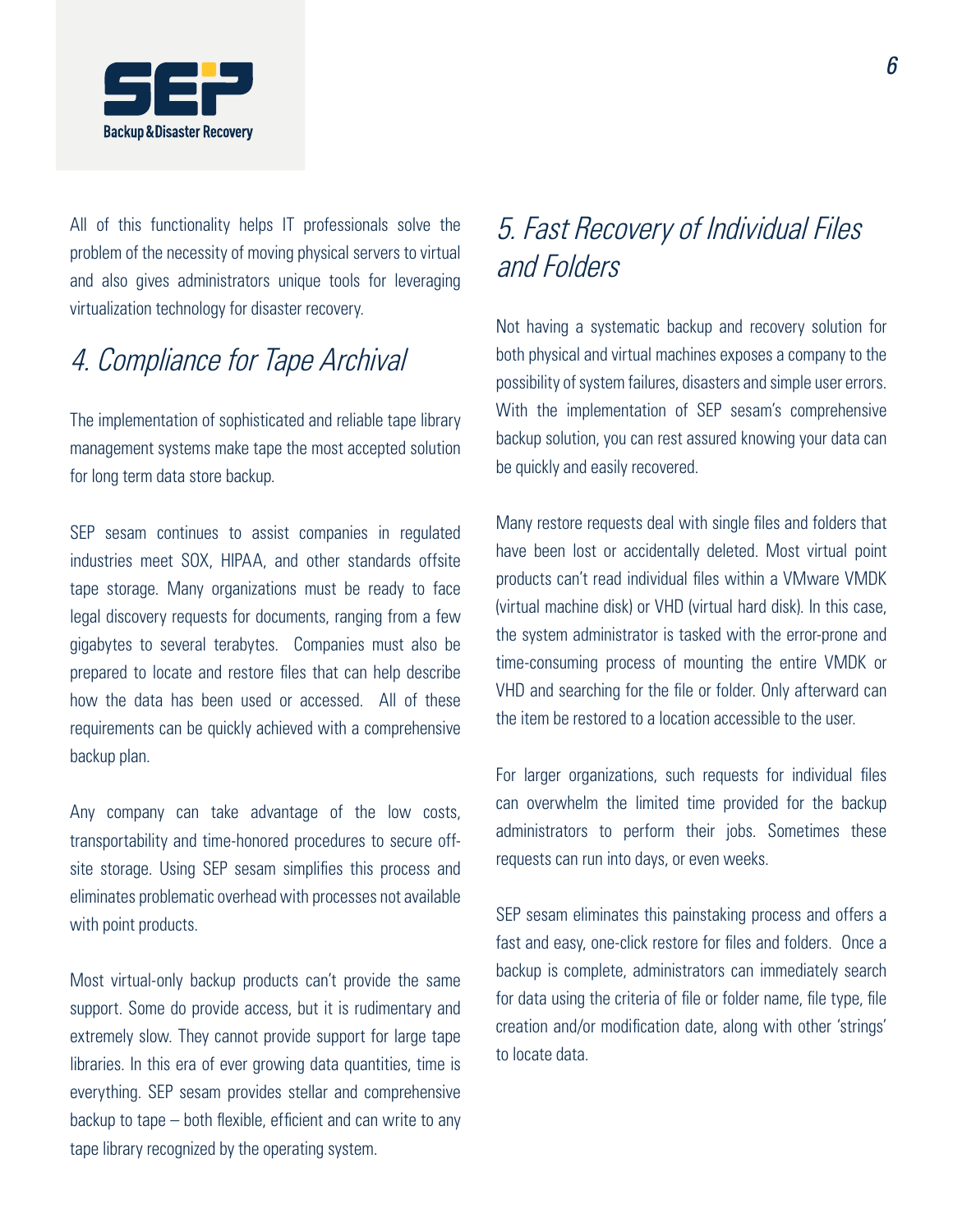

# 6. Fast Recovery of Emails and **Objects**

Virtual-only backup products marketed today cannot "see" individual emails in VMDK's, which is not ideal for IT administrators. In order to achieve individual email restore, they would have to use multiple tools to back up MS Exchange® and various other applications.

The drawbacks of such a scenario are painfully obvious. It requires purchasing, licensing, implementing and managing multiple backup tools. In addition, running multiple backups on the same virtual machines creates performance issues and is prone to error, as many products cannot coexist in the same virtual environment.

A test environment is needed to prevent corruption to the real production servers being used for recovery. A similar process will be required to recover an individual SharePoint document or SQL Server database.

#### Using SEP sesam

Recovering individual emails and application objects with a single, fully featured solution like SEP sesam is infinitely easier. SEP sesam can back up host virtual machines, guest virtual machines, applications, databases and Groupware solutions. Metadata properties of the virtual machines, files, folders, emails and application objects are also recorded.

SEP sesam then provides one-click restore for the application objects. Its powerful search algorithm allows administrators to search for emails and application objects simply and easily. Once found, the admin clicks on the name of the email or object to restore to the end user.

SEP sesam's technology and single-pass backups give administrators the choice of simple and quick recovery of:

- Individual emails and objects
- Individual files and folders
- Complete virtual machines
- Complete databases
- Complete physical servers, including host and guest virtual machines

No other product offers simple recovery at five levels. SEP sesam also supports Oracle Recovery Manager (RMAN). Both the speed of the Oracle backup and the ease of recovery make SEP sesam the ideal solution for Oracle database environments.

# 7. Better Deduplication Across Virtual Machines

Having multiple backup solutions can also impact a company's deduplication practices on physical and virtual servers. Every effort should be made to eliminate competing backup silos or creating internal points of contention, thus improving the backup topology and increased effectiveness of deduplication.

SEP sesam's unique offering allows IT managers and system administrators to easily backup and restore objects from one hypervisor to another.